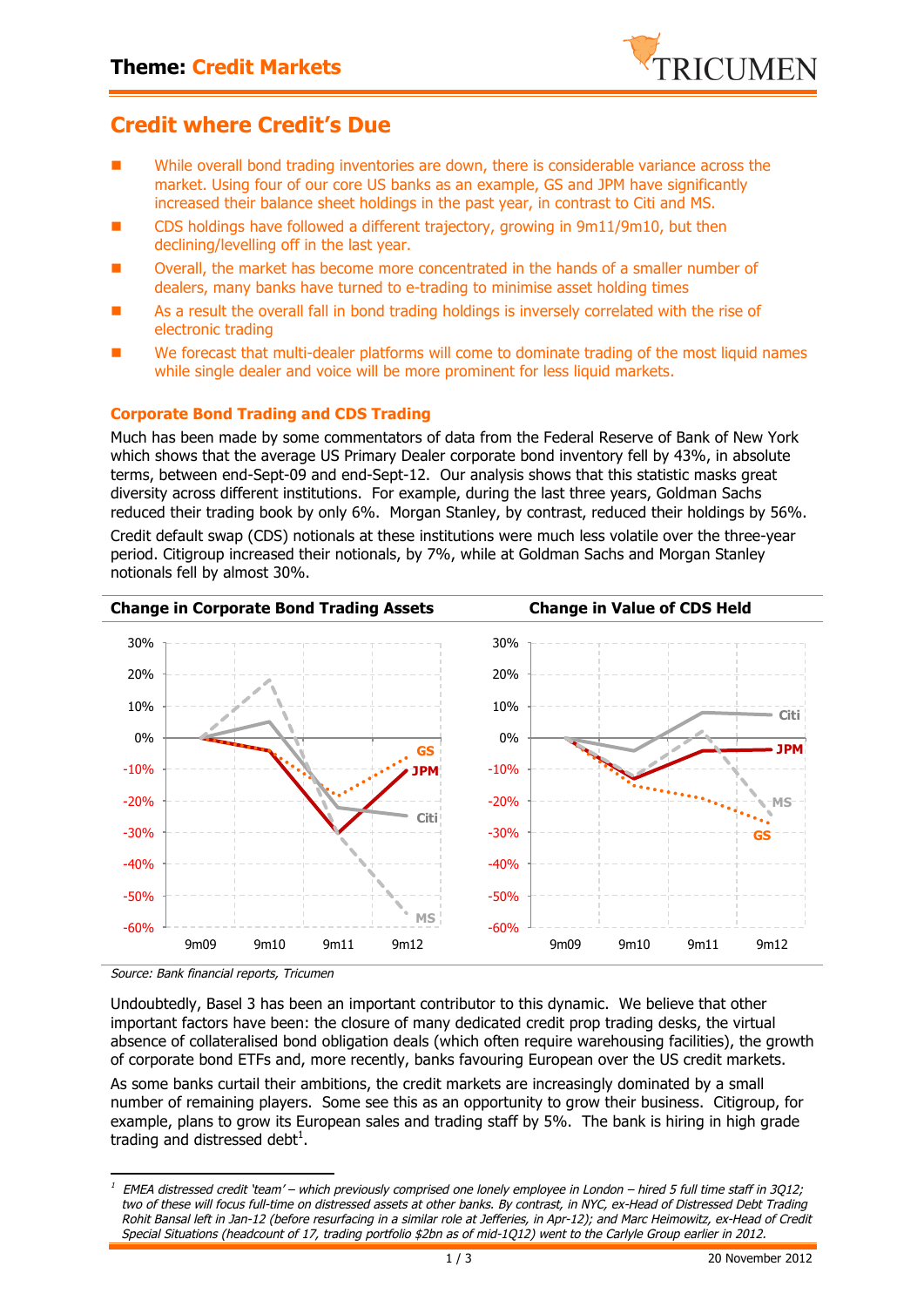

#### **Electronic Markets**

For banks that have been reducing their corporate bond inventory, one solution to keep a visible presence in the market is to focus on e-trading. We believe this can be seen thorough the inverse correlation between dealer inventories and e-trading volumes. The graph below shows the decline in average corporate bond inventories (left-hand scale) and the rise in electronic trading volumes (righthand scale, inverted).



Source: Federal Reserve Bank of New York, Tricumen

Often the names most traded on multi-dealer platforms are those that make up the main credit indices: the very bonds that banks reducing reduced balance sheets are most likely to focus on. The result is that such bonds see good liquidity and tight bid-offer spreads.

Outside the main indices, the story is very different. Liquidity is lacking and bid-offer spreads are wide. Dealers that are fully committed to the credit markets can maintain a decent inventory and so benefit from greater business. Balance sheet constrained banks are more challenged and have been trying to provide liquidity while minimising the time that they hold onto assets. One approach has been to develop new single dealer e-platforms. Morgan Stanley has launched their BondPool platform to match buyers and sellers and Goldman Sachs has taken a similar approach with GSessions. While such single dealer matching platforms will have an impact, they face a new challenge from the buyside in the form of platforms like Blackrock's Aladdin. If independent market trading fora come to dominate all parts of the credit markets, then the only long term option will be for banks will be to try to provide a "one-stop service" across the full trading cycle; execution to settlement (as we set out on our paper on The Bank of the Future published in Sep-12).

In summary, we anticipate a growing bifurcation of the credit markets into areas of high and low liquidity; and the corresponding split between multi-dealer and voice-/single-dealer offerings.

### **Possible Future Model for Credit Trading**